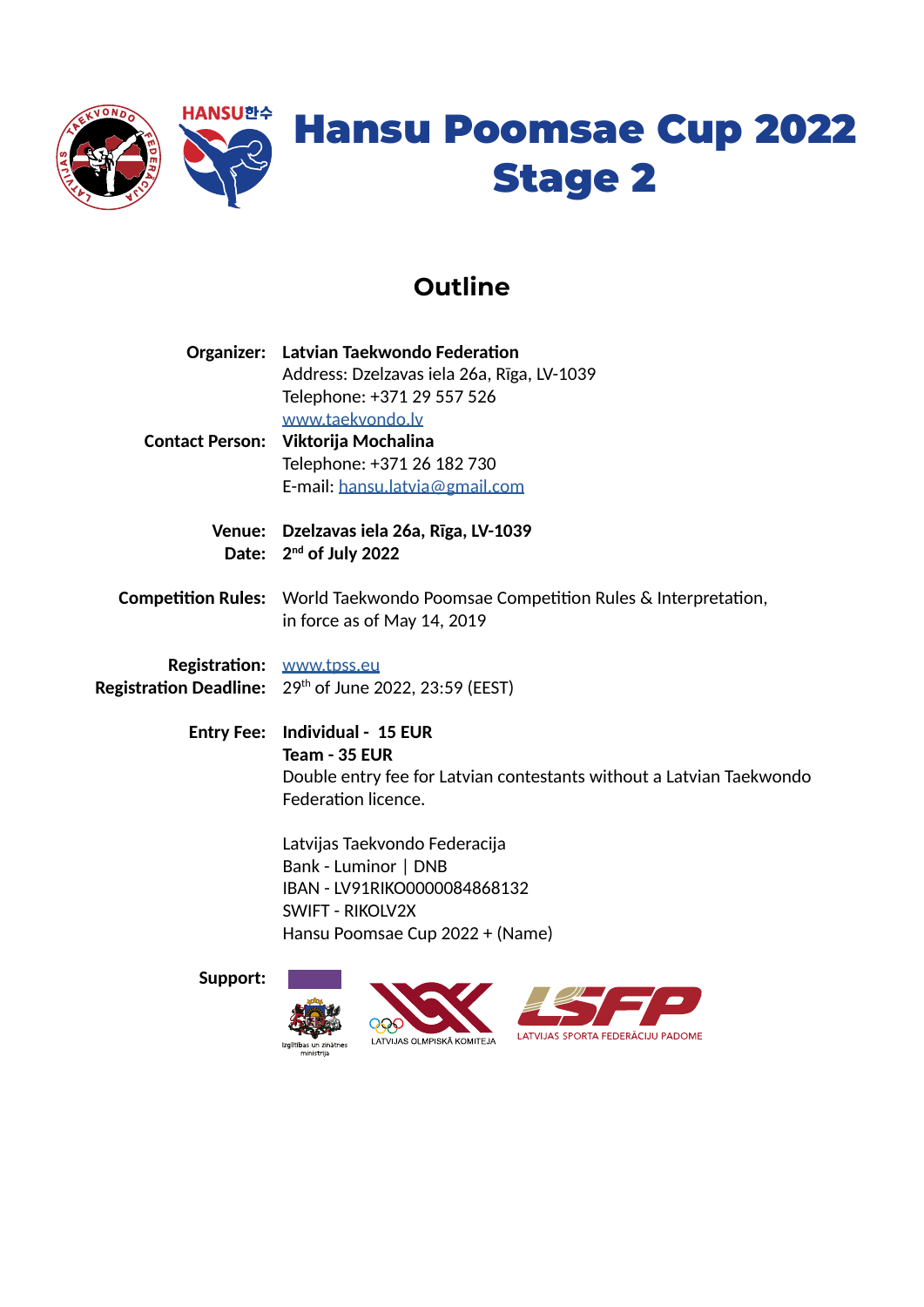## **Individual Divisions**

|                     | <b>D</b> Class<br>10th-8th Kup | <b>C</b> Class<br>7 <sup>th</sup> -6 <sup>th</sup> Kup | <b>B</b> Class<br>5 <sup>th</sup> -4 <sup>th</sup> Kup | <b>A Class</b><br>3rd Kup - Dan |  |
|---------------------|--------------------------------|--------------------------------------------------------|--------------------------------------------------------|---------------------------------|--|
|                     | male / female                  |                                                        |                                                        |                                 |  |
|                     | Can repeat poomsae             |                                                        |                                                        |                                 |  |
|                     | <b>Semi Final</b>              | <b>Semi Final</b>                                      | <b>Semi Final</b>                                      | <b>Semi Final</b>               |  |
| Kids 1 (2017-2014)  | Taegeuk 1/2 Jang               | Taegeuk 2/3/4 Jang                                     | Taegeuk 4/5/6 Jang                                     |                                 |  |
| Kids 2 (2013-2011)  |                                |                                                        |                                                        |                                 |  |
| Cadets (2010-2008)  |                                |                                                        |                                                        |                                 |  |
| Juniors (2007-2005) |                                |                                                        |                                                        | Taegeuk 6/7/8 Jang              |  |
| Seniors (18+)       |                                |                                                        |                                                        |                                 |  |
|                     | <b>Final</b>                   | <b>Final</b>                                           | <b>Final</b>                                           | <b>Final</b>                    |  |
| Kids 1 (2017-2014)  |                                |                                                        |                                                        |                                 |  |
| Kids 2 (2013-2011)  |                                |                                                        |                                                        |                                 |  |
| Cadets (2010-2008)  | Taegeuk 1/2 Jang               | Taegeuk 3/4 Jang                                       | Taegeuk 5/6 Jang                                       | Taegeuk 7/8 Jang                |  |
| Juniors (2007-2005) |                                |                                                        |                                                        |                                 |  |
| Seniors (18+)       |                                |                                                        |                                                        |                                 |  |

## **Mixed Team Divisions**

|                                            | D Class + C Class<br>$10^{th}$ -6 <sup>th</sup> Kup                                                                      | <b>B Class + A Class</b><br>5 <sup>th</sup> Kup - Dan |  |  |  |
|--------------------------------------------|--------------------------------------------------------------------------------------------------------------------------|-------------------------------------------------------|--|--|--|
|                                            | 3 athletes (any gender)                                                                                                  |                                                       |  |  |  |
|                                            | Can repeat poomsae                                                                                                       |                                                       |  |  |  |
| Kids $1 +$ Kids 2<br>$(2017 - 2011)$       |                                                                                                                          |                                                       |  |  |  |
| <b>Cadets + Juniors</b><br>$(2010 - 2005)$ | All divisions will be straight final.<br>Two Poomsae of the competitor's choice will be required.<br>Taegeuk 1 to Hansu. |                                                       |  |  |  |
| Seniors (18+)                              |                                                                                                                          |                                                       |  |  |  |